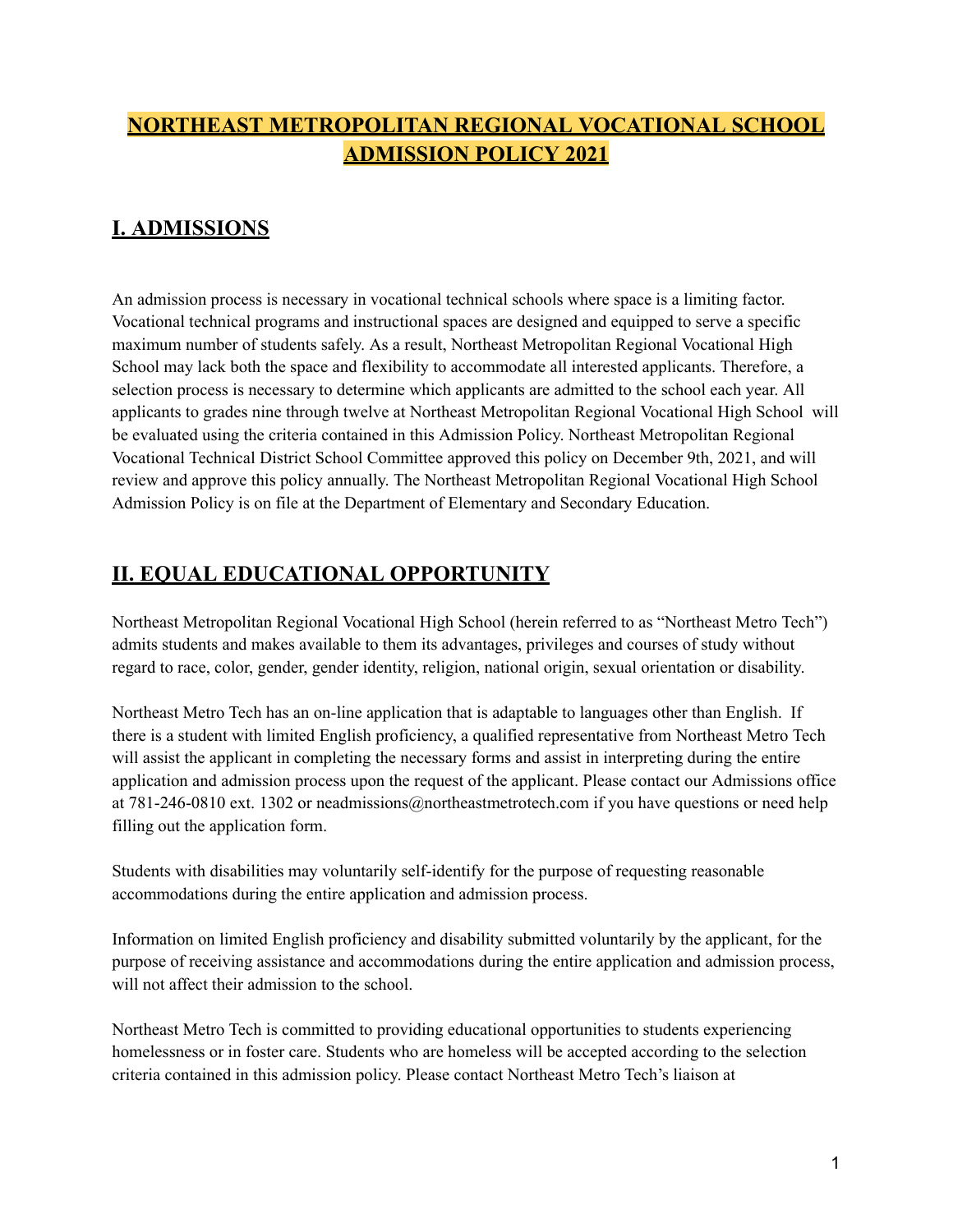tobrien@northeastmetrotech.com , (781)246-0810, or 100 Hemlock Road, Wakefield, MA 02180 with any questions.

Consistent with Massachusetts regulations, Northeast Metro Tech has created a plan with "deliberate, specific strategies to promote equal educational opportunities and attract, enroll, and retain a student population that, when compared to students in similar grades in sending districts, has a comparable academic and demographic profile." Each year Northeast Metro Tech will:

- 1. Provide community outreach in our sending communities, where families feel most comfortable, in order to educate residents of the opportunities and offerings at Northeast Metro Tech and assist students/families complete the application process.
	- a. Host the district's Annual Open House and provide multilingual staff to directly assist with application completion.
	- b. Presentations to all district students at their middle schools.
	- c. Host individual and group tours at Northeast Metro Tech High School.
	- d. Provide ELL recruitment coordinator to assist in the admissions process for the ELL students throughout the district
	- e. Work collaboratively to provide education and assistance through partnerships with community-based agencies and organizations.
	- f. Increase marketing and visibility through social media, radio, television, direct mailing to families, and strategically placed informational materials
- 2. Improve identification of and support for students/families who require assistance with the application process due to language barriers.
	- a. Go2CTE has included additional optional application questions to help districts identify students/families whose first language is not English and who may require assistance with the application process.
	- b. Go2CTE has improved the admissions platform to include a more prominent 'Language Translation' icon on the front page for students/families to have the application translated into any language; and/or
- 3. Collaborate with our sending middle schools to improve their knowledge and understanding of the admissions process and educational (academic and CVTE) programming and expectations.
	- a. Host an annual Middle School Admissions Breakfast for sending school representatives; including counselors, special education facilitators, ELL liaisons, etc.)
	- b. Northeast Metro Tech is actively working with member districts to have the Admissions Counselor presentations be allowed during the school day at each middle school. Middle schools that do not allow the admissions presentation during the school day prevent students from accessing information regarding vocational education opportunities available and prevent access to such. Ensuring all students have equitable access to information regarding vocational educational opportunities is a key component of the collaborative work with the 12 cities and towns in the Northeast Metro Tech district.
	- c. Offer tours for students, families and staff from our twelve ending districts.
	- d. Offer technical assistance to our sending school districts regarding the use of the Go2CTE admissions platform.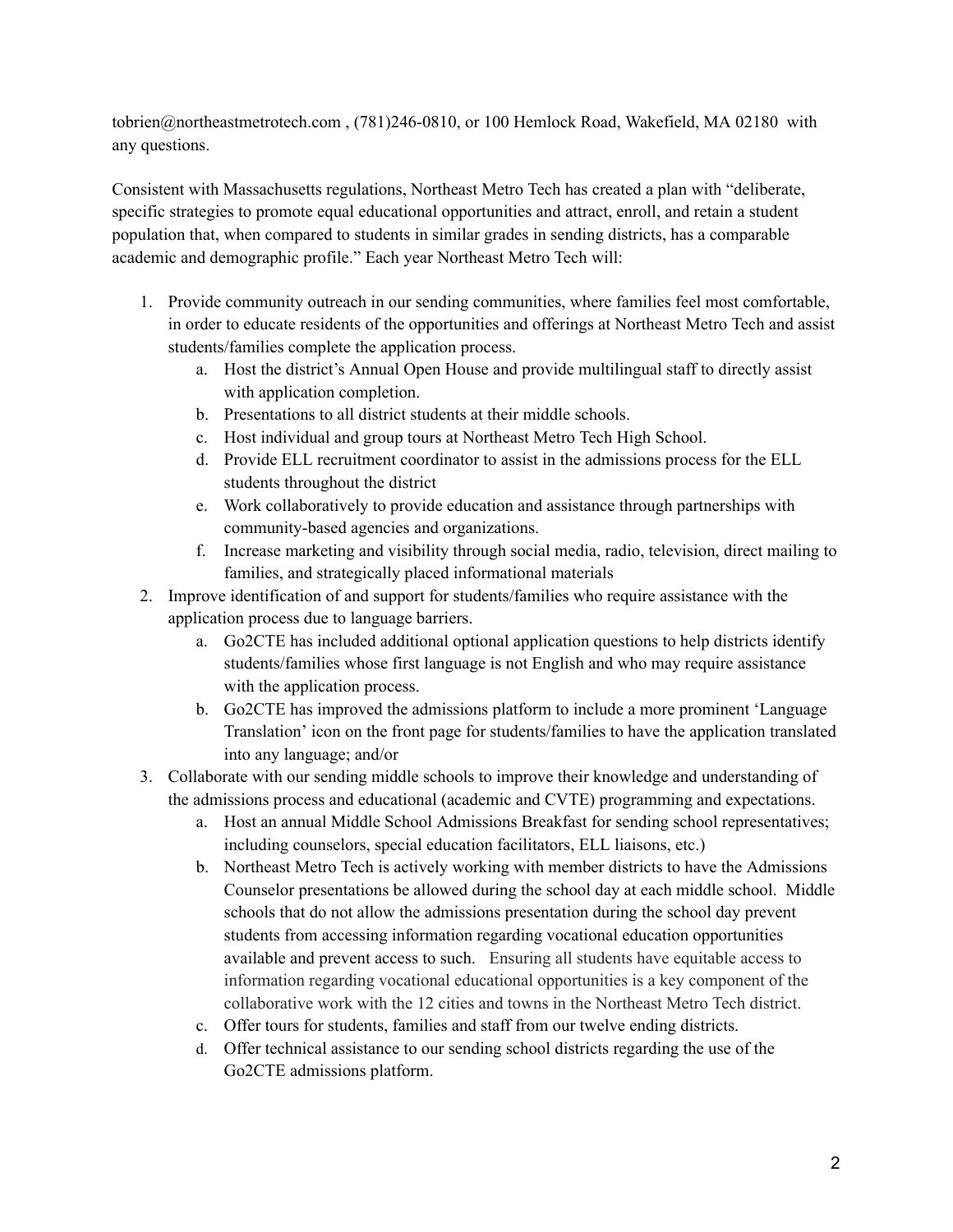4. Adjust admissions criteria and the scoring rubric in order to ensure the use any criteria does not have the effect of disproportionately excluding persons of a particular race, color, national origin, sex, gender identity, sexual orientation, religion, or disability (more commonly referred to as a "disparate impact"); unless the criteria demonstrate that (1) such criteria have been validated as essential to participation in vocational programs; and (2) alternative equally valid criteria that do not have such a disproportionate adverse effect are unavailable.

# **III. ELIGIBILITY**

**Resident Applicants:** Any eighth or ninth grade student who is a resident of the Northeast Metro Tech District (Chelsea, Malden, Melrose, North Reading, Reading, Revere, Saugus, Stoneham, Wakefield, Winchester, Winthrop, and Winchester) who expects to be promoted by the sending district to the grade they seek to enter is eligible to apply for fall admission to Northeast Metro Tech. Students may only be admitted to Northeast Metro Tech if they have been promoted to the grade they are seeking to enter, so students should be aware that their admission is conditional—if they are not ultimately promoted to enter the grade they have applied for, their admission will be rescinded. Residents of the Northeast Metro Tech School District who meet the minimum admission requirements are admitted before any non-residents seeking the same program. Resident students will be evaluated using the criteria contained in this Admission Policy. Priority for admission is given to Northeast Metro Tech district residents, according to the District Agreement, which identifies the cities and towns that are members of the District, and explains how those cities and towns allocate seats to their residents.

**Grade 9 students** seeking admission for grade 10 will be admitted based on space availability and will be notified of admission status by August 1st.

**Two Year Programs** - Northeast Metro Tech has some career and technical programs that may be started in their junior year if space is available. Any grade 10 student who is a resident of the Northeast Metro Tech District (Chelsea, Malden, Melrose, North Reading, Reading, Revere, Saugus, Stoneham, Wakefield, Winchester, Winthrop, and Winchester) may apply.

### **Apportionment:**

The Northeast Metropolitan Regional Vocational School District governs the admission of the district residents according to regional agreement in place that identifies the cities and towns that are members of the region and how the cities and towns allocate the seats to their resident districts. The number of seats in the ninth grade class for each member community is calculated annually according to the ratio of that town's current grade 9-12 enrollment (private and public) as compared to the total grade 9-12 enrollment in the twelve community member District. The enrollment ratio is applied to the total number of seats to determine each member town's quota. In the event that the prospective enrollment on May 1 of any year of qualified candidates from any member municipality is less than its quota, the seats shall be redistributed using the same formula.

**Non-residents Applicants**: Students who are not residents of the Northeast Metro Tech District (non-resident students) are eligible to apply for fall admission or admission during the school year, subject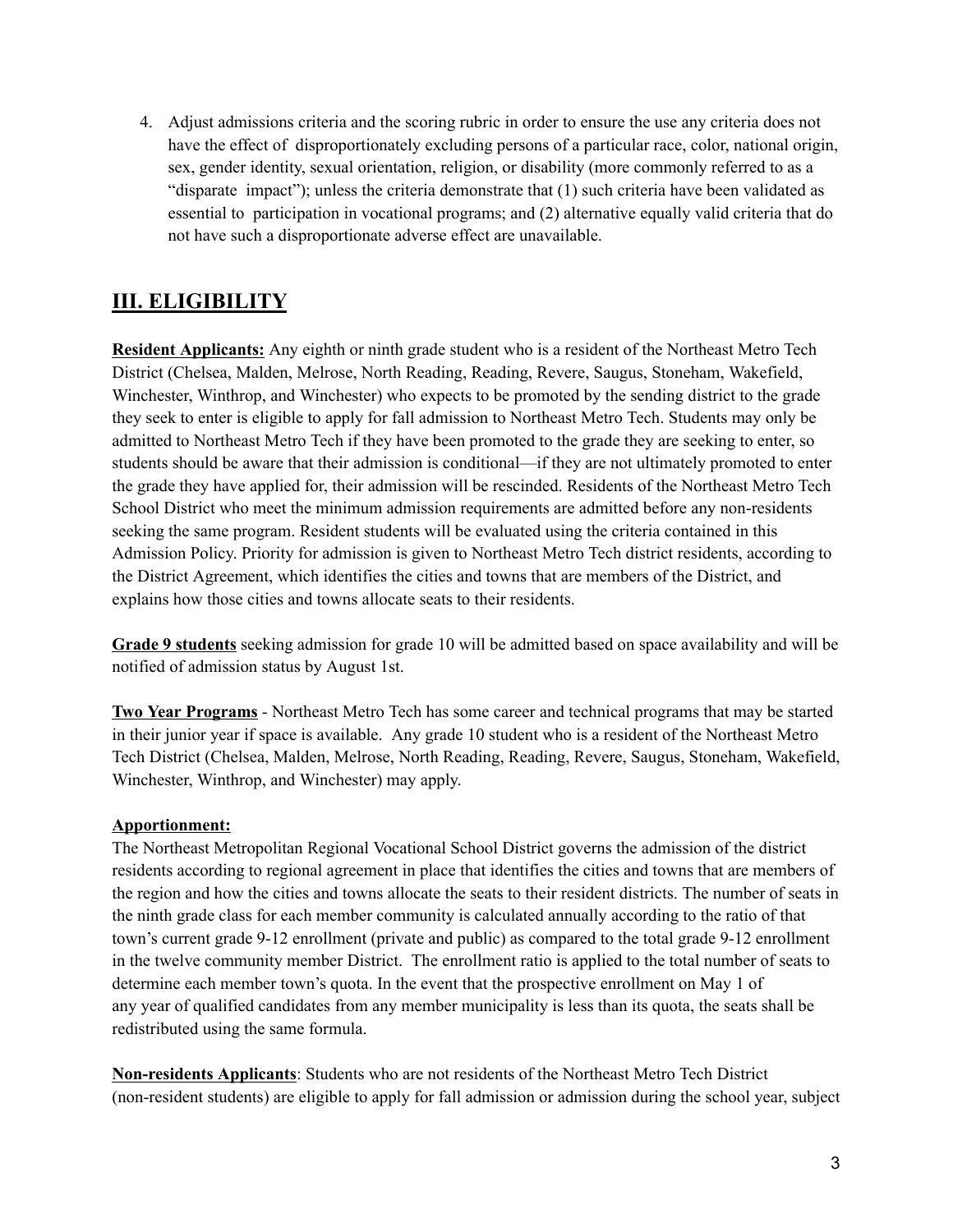to the availability of openings to Northeast Metro Tech, provided they expect to be promoted by their local district to the grade they seek to enter. Non-resident applicants will be evaluated using the criteria contained in this Admission Policy. Non-resident students and families can find information on the Chapter 74 Nonresident Student Tuition Program online. Please be aware that residents of the Northeast Metro Tech District who meet the minimum admission requirements will be admitted before any non-residents seeking the same program.

**Homeschooled Applicants:** Students presently being formally home schooled may apply for admission to Northeast Metro Tech. Home schooled applicants will be subject to the same admissions standards as other applicants. The Home Schooled student's parent or guardian must submit a copy of the Home School approval letter from the sending district's superintendent; and if grades are not available, a portfolio or representative student's body of work in English, math, science and social studies.

**Transfer Students:** Transfer students from other vocational technical schools are eligible to apply for fall admission or admission during the school year to grades 9-12 at Northeast Metro Tech provided they expect to be promoted to the grade they seek to enter by their current school. Transfer students will be evaluated using the criteria contained in this Admission Policy. Applications from students who are enrolled in a state-approved (Chapter 74) vocational technical education program in another school (transfer students) will be considered for admission (including admission during the school year) on a space available basis. Their applications will be evaluated according to the provisions of this Admission Policy.

**School Choice Applicants:** Northeast Metro Tech does not participate in school choice.

## **IV. Organizational Structure**

Northeast Metro Tech is a public regional vocational-technical school located in Wakefield, Massachusetts. Northeast Metropolitan Regional Vocational High School (Northeast Metro Tech) is accredited by the New England Association of Schools and Colleges. Northeast Metro Tech is committed to providing quality vocational technical and academic programs.

The **Superintendent** of Northeast Metropolitan Regional Vocational School District is: David DiBarri [ddibarri@northeastmetrotech.com](mailto:ddibarri@northeastmetrotech.com) (781) 246-0810

The **Principal** of Northeast Metropolitan Regional Vocational High School is: Carla Scuzzarella [cscuzzarella@northeastmetrotech.com](mailto:cscuzzarella@northeastmetrotech.com) (781) 246-0810

The **Administrator of Student Services** at Northeast Metropolitan Regional Vocational School District is:

Tracey O'Brien [tobrien@northeastmetrotech.com](mailto:tobrien@northeastmetrotech.com) (781) 246-0810

It is the responsibility of the Northeast Metro Tech Superintendent-Director to supervise the administration of the policies and procedures required to admit and enroll students, consistent with all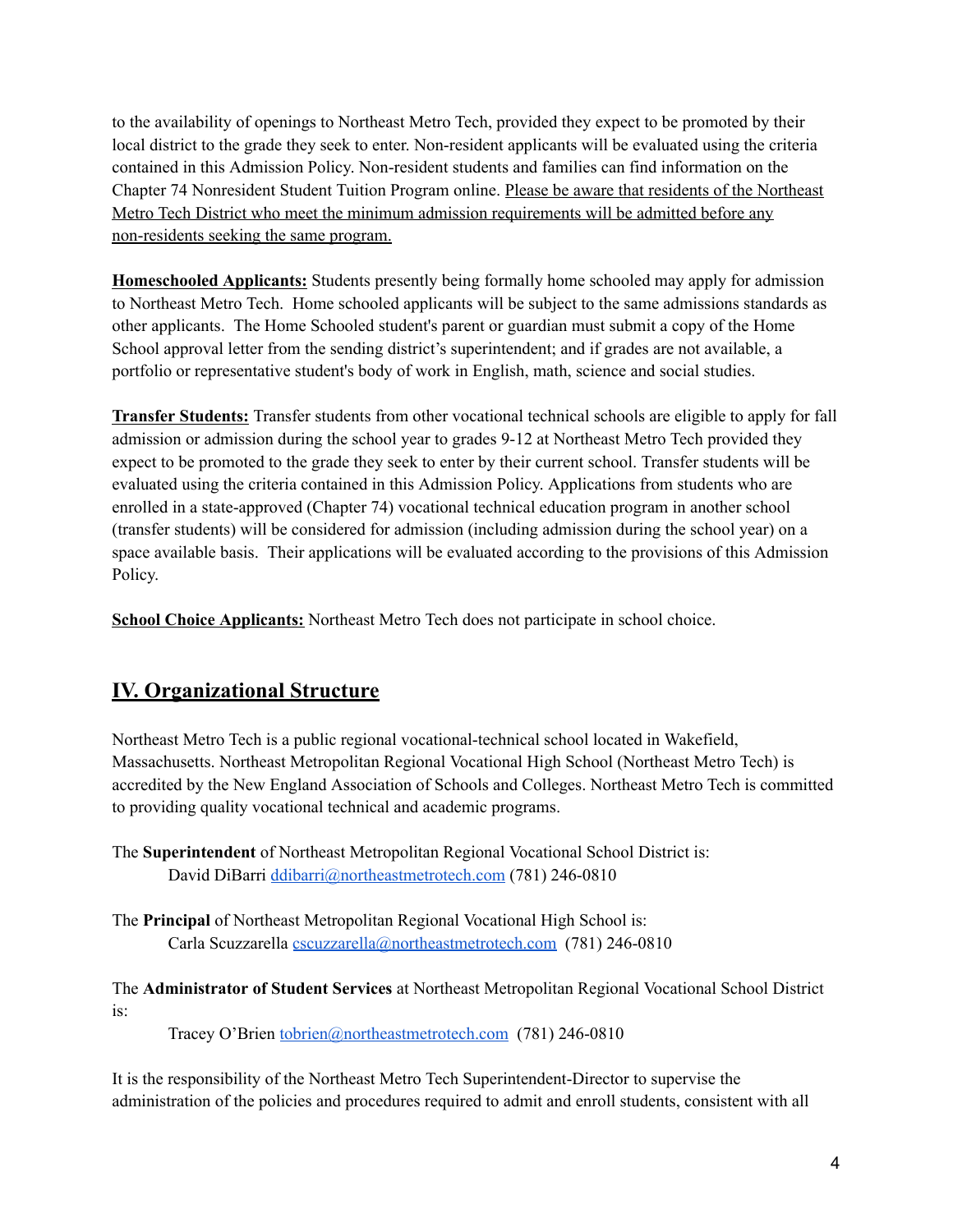applicable laws, regulations, and guidance. Northeast Metro Tech has an Admissions Committee appointed by the Superintendent-Director. The committee consists of members of the Administration, Student Services, and Special Education.

Responsibilities of the Admissions Committee include:

- A. development and implementation of admission procedures
- B. processing of applications
- C. ranking of students
- D. acceptance of students according to the procedure and criteria in the admission policy
- E. establishment and maintenance of a waiting list of candidates

The Northeast Metro Tech Recruitment Coordinator, Bilingual Recruitment Coordinator, and Admissions Administrative Assistant are responsible for disseminating information through local school assemblies, marketing efforts and press releases, and for collecting applications from the sending schools within the Northeast Metro Tech district. For additional details, please see Section V contained herein.

## **V. Admissions Communications Policies**

Northeast Metro Tech maintains a calendar of events on its website maintains a calendar of events on its website <https://northeastmetrotech.com/admissions/> where it provides information on the admissions process, as well as other information about its programs. Students and their families can request hard copies of the calendar by calling or emailing the Admissions Office at 781-246-0810 extension 1302. Northeast Metro Tech recruitment process includes deliberate, specific strategies to promote equal educational opportunities and attract, enroll, and retain a student population that, when compared to students in the Northeast Metro Tech sending municipalities, has a comparable academic and demographic profile.

Northeast Metro Tech disseminates information about the school through a variety of methods, to include:

- The Admissions Coordinator will visit eight graders at all local middle schools to present and answer questions
- Local Districts will provide student directory information of 7th and 8th grade students per MGL 603 CMR 4.00 by October 15 annually. Utilizing the directory information will be sent to families regarding open house and application process.
- Open House is scheduled for the fall of each school year to all students and families to tour Northeast Metro Tech and view the vocational shops with demonstrations in progress. Representatives from every department are available to answer questions
- ELL/Bilingual Admissions Counselor is available to schedule visits, go to school presentations, and answer questions
- Administrative Assistant for Admissions is Spanish speaking to support our high number of Spanish speaking families.
- Information is shared via social media sites, community groups, and newspapers
- Northeast Metro Tech will provide translation and interpreter services to parents and students whose primary language is not English or Spanish.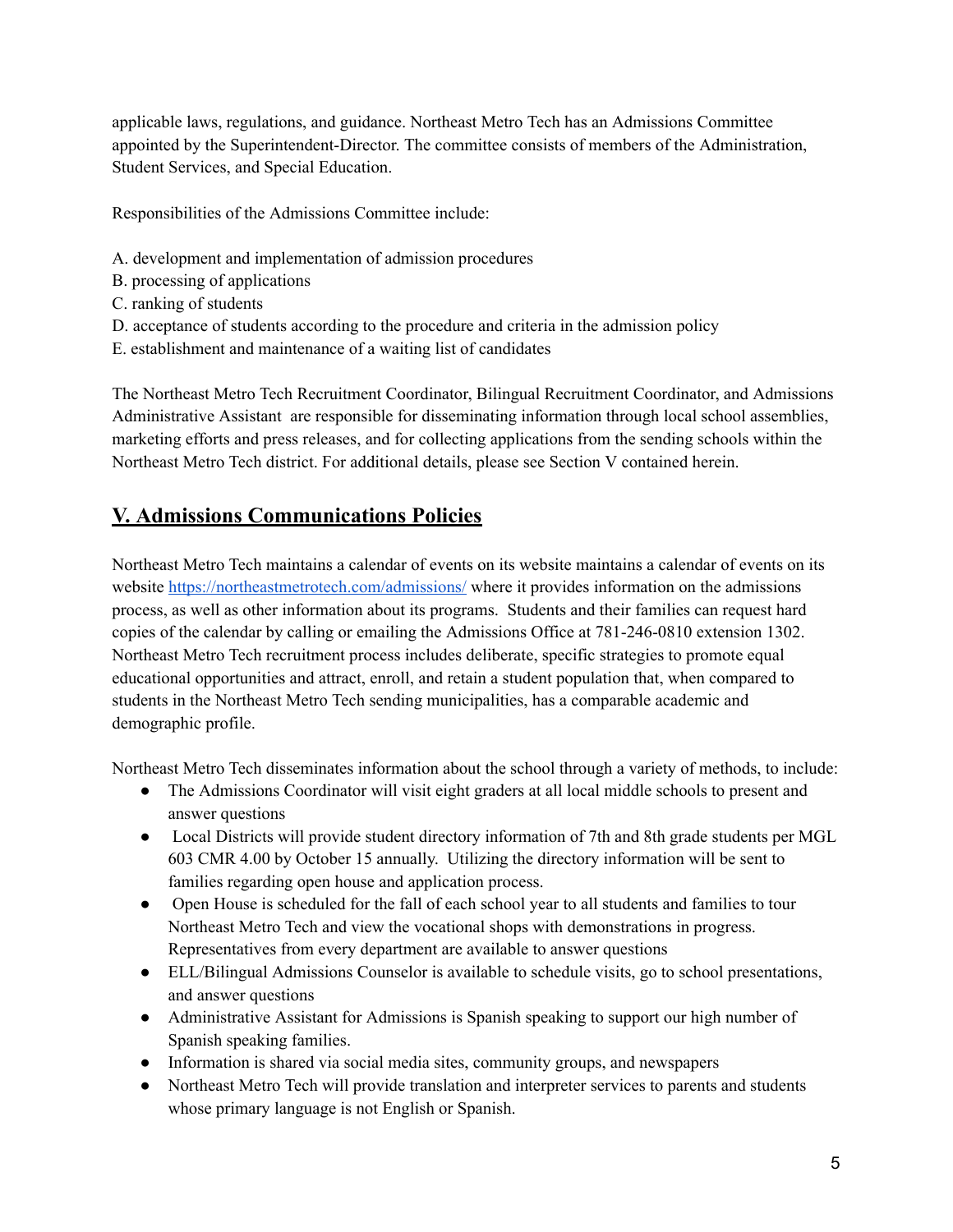## **VI. APPLICATION PROCESS**

**A. Application Process** for Fall Admission to the Ninth, Tenth, and Eleventh Grade Information explaining the online application process is available online at <https://nmt.go2cte.com/>

- 1. Students interested in applying to Northeast Metro Tech for admission to the ninth, tenth, or eleventh grade can do so by applying online, obtaining an application from their local school Guidance Counselor, accessing the Northeast Metro Tech webpage for an application. <https://nmt.go2cte.com/>
- 2. After the application has been submitted, an applicant may:

a. Review the status of their application by logging on to the account that they created when they submitted an online application.

b. The applicant can also get status updates from the local Guidance Counselor or the Admission Counselor at Northeast Metro Tech . If an applicant does not have a guidance counselor, or in the case of homeschooling, the applicant should contact Northeast Metro Tech .

- 3. It is the responsibility of the local school Guidance Counselor (or other school personnel, if applicable) to:
	- a. a. Complete or obtain their required school recommendation form and upload to Northeast's Admission Site
	- b. b. Obtain the current year report card and prior year final report card and upload those documents for use by the Admission Counselor at Northeast Metro Tech .
	- c. c. Obtain Attendance records, which must include the previous year and current year's record, and differentiate between excused and unexcused absences and upload to the Admission site.
	- d. d. Obtain and upload to the Admissions site, the official student discipline record. The conduct history of the applicant is required to review for suspensions greater than 10 days under 37 H, 37H1/2, or 37H3/4 or a pattern of suspensions that may indicate a safety risk in the vocational setting. If a student does not have a conduct record, a letter certifying such suffices.
- 4. The application information stated above is required for an application to be processed.
- 5. If incomplete applications are received, the following procedures will be followed:
	- a. a. The Northeast Metro Tech Admissions Office will notify the local school Guidance Counselor that the application is incomplete and will request completion.
	- b. b. The applicant's parent(s)/guardian(s) will be notified by the Northeast Metro Tech Admissions Office in the event that the problem is not resolved by the local school guidance counselor.
	- c. c. If after notifying the local school guidance counselor and parent(s)/guardian(s) and the application remains incomplete for 30 school days, the application will be removed from consideration.
- 6. Due to the volume of applications received for admission to Northeast Metro Tech, there will be several rounds of acceptance throughout the Spring. In order to be considered for the Spring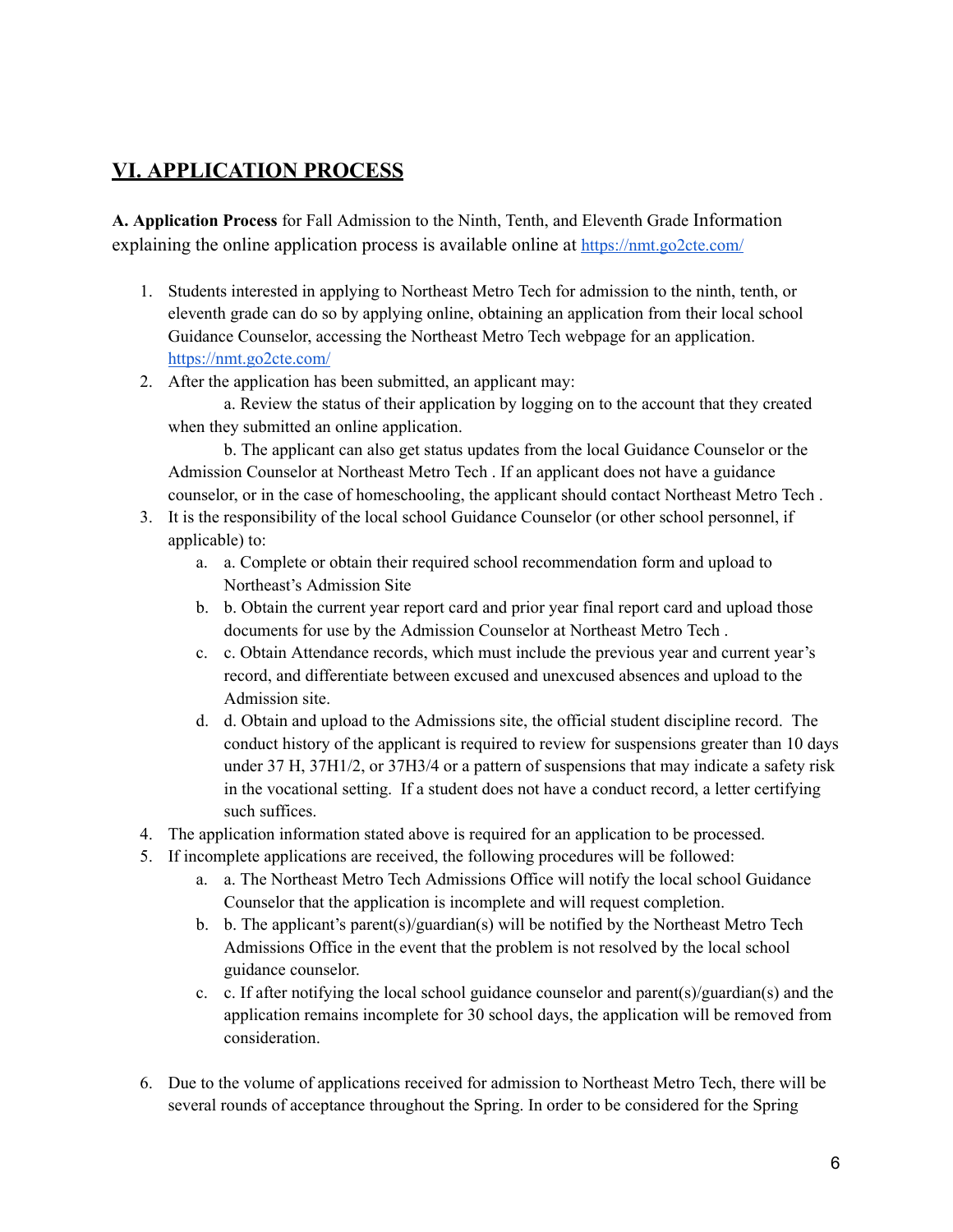admissions decision, completed applications and all required documentation must be submitted by **March 1st**. Completed applications received after March 1st will be considered for future acceptance rounds until the freshman class is filled (See Section VIII. Selection Process for additional information)

**B. Late Applicants** Late applications will be accepted until July 1st each year but will be processed after applications that have been received by the March 1st deadline. If accepted, they will be evaluated using the same criteria as other applications, and their composite score will be computed. They will be placed in rank order on the established waiting list. No new application (except for vocational transfer students) will be accepted after July 1st each year.

**C. Transfer Students** Applications from students who are enrolled in a state-approved (Chapter 74) vocational technical high school program in another school (transfer students) will be considered for admission (including admission during the school year) if they relocate away from their current school and wish to pursue the same program of study at Northeast Metro Tech , provided space in the school and/or program is available. All transfer students must attend an informational meeting at Southeastern. If the applicant or parent(s)/guardian(s) cannot provide transportation, an official from Southeastern will go to the local school to meet the applicant. Such applications will be evaluated according to the provisions of the Admission Policy.

**D. Previously Withdrawn Students** Students who withdraw from Northeast Metro Tech and who are attending or not attending another high school may reapply for admission to Northeast Metro Tech following the procedures contained herein. Those students will be evaluated using their current and previous school year's records.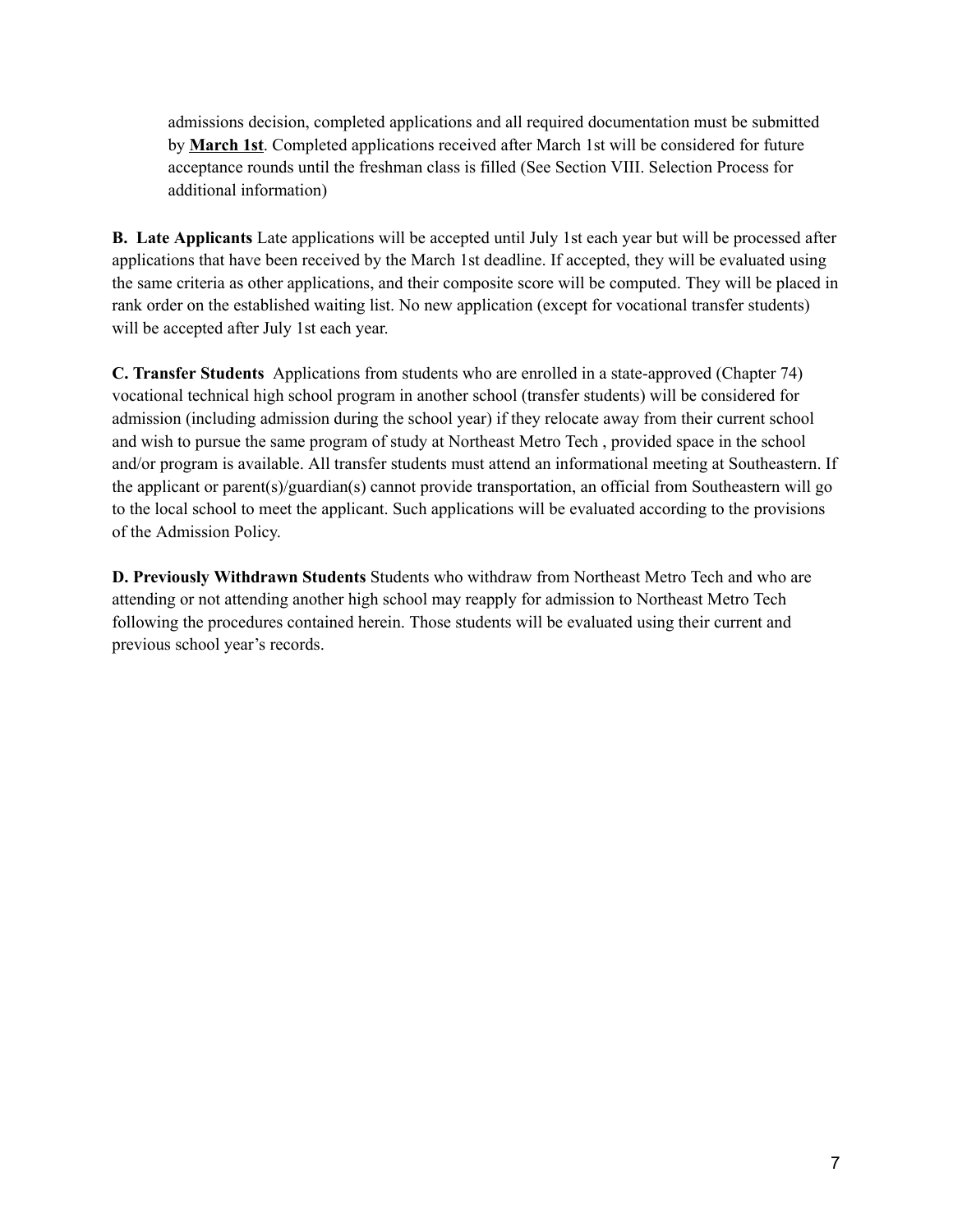## **VII. SELECTION CRITERIA**

Northeast Metro Tech High School enrolls approximately 330 freshmen at the start of each school year. The following criteria, in combination, has historically shown to be crucial to a student's success at Northeast Metro Tech High School. Completed applications are processed by the Admissions Office using weighted admissions criteria. Each applicant will be assigned a score derived from the sum of the sub scores of the following criteria as outlined below.

#### **A. Scholastic Achievement: Maximum 30 points**

| <b>Grade Averages</b> |              | <b>Points</b>  |
|-----------------------|--------------|----------------|
| $\mathsf{A}$          | $(90 - 100)$ | 30             |
| B                     | $(80 - 89)$  | 25             |
| $\mathcal{C}$         | $(70-79)$    | 20             |
| D                     | $(60 - 69)$  | 10             |
| F                     | $(00 - 59)$  | 0 <sub>0</sub> |

For applications to grade 9 (fall admission), the final average of grade 7 and grades from terms 1 & 2 of grade 8 in English, social studies, mathematics and science from the local school report cards are used. For applications to grades 10, 11,  $\&$  12 (fall admission) the final average of the previous school year and grades from terms  $1 \& 2$  of the current school year in English, social studies, mathematics and science from the local school report cards are used. For applications to grades 9, 10, 11,  $\&$  12 (admission during the school year) grades from the current school year to the date of the application in English, social studies, mathematics and science from the local school report cards are used. Points are assigned to each subject area identified above for each school year and then averaged to obtain a scholastic achievement grade not to exceed 30 points.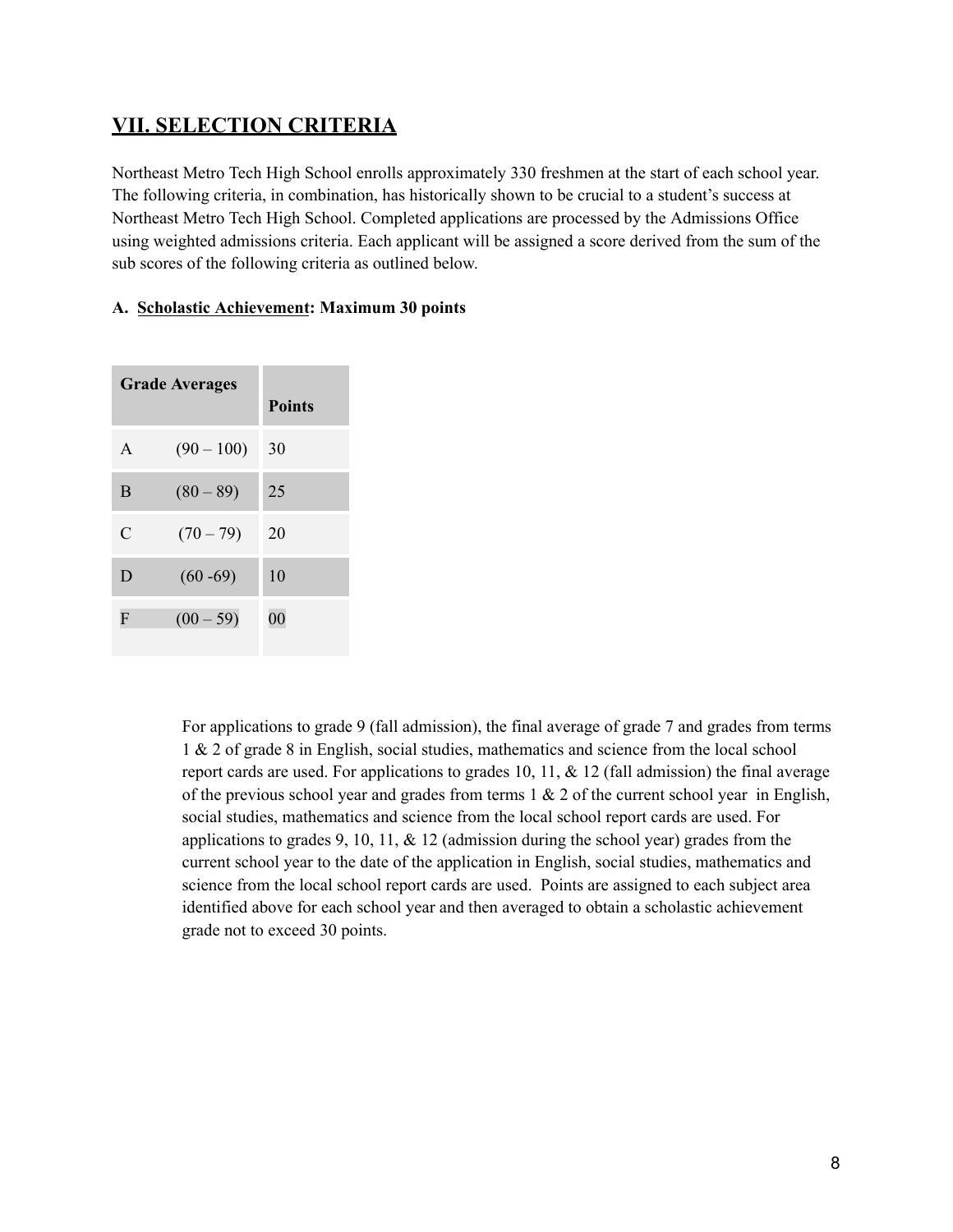#### **B. Attendance: Maximum 30 points**

| <b>Number of Unexcused</b><br><b>Absences</b> | <b>Points</b> |
|-----------------------------------------------|---------------|
| $0 - 15$                                      | 30            |
| $15 - 25$                                     | 20            |
| $25 - 35$                                     | 10            |
| $35 - 40$                                     | 5             |
| 41 plus                                       | $\Omega$      |

For applications to grade 9 (fall admission), the sum of grade 7 and terms  $1 \& 2$  grade 8 total unexcused absences from the local school report card/transcript are used. For applications to grades 10, 11,  $\&$  12 (fall admission) the sum of the previous school year and terms 1  $\&$  2 current school year total unexcused absences from the local school report card/transcript are used. For applications to grades 9, 10, 11,  $\&$  12 (admission during the school year) the current school year to the date of the application, total unexcused absences from the local school report card/transcript are used.

**C. Discipline/Conduct: Maximum 30 points** Maintaining safety for all in vocational schools is essential to participation. An applicant's minor behavior or disciplinary infractions will not be considered as part of this admissions criteria. In accordance with 603 CMR 4.03(6)(a), "minor behavior or disciplinary infractions" for the purpose of this policy shall mean any student conduct other than conduct for which suspension or expulsion is imposed pursuant to M.G.L. c 71, § 37H or § 37H 1/2, or for which suspension or expulsion for more than 10 days was imposed pursuant to M.G.L. c 71, §37H ¾.

Each discipline record will be reviewed for infractions that resulted in suspensions or expulsion pursuant to <u>[M.G.L. c.71, § 37H](https://malegislature.gov/Laws/GeneralLaws/PartI/TitleXII/Chapter71/Section37H)</u> or <u>M.G.L. c.71, § 37H-½</u>, or resulted in suspension or expulsion for more than 10 days for a single infraction or cumulatively pursuant to  $M.G.L. c.71$ , § 37H- $\frac{3}{4}$ .

Students who receive zero (0) points will be given an opportunity to explain and clarify the suspensions or pattern of suspensions to admissions personnel.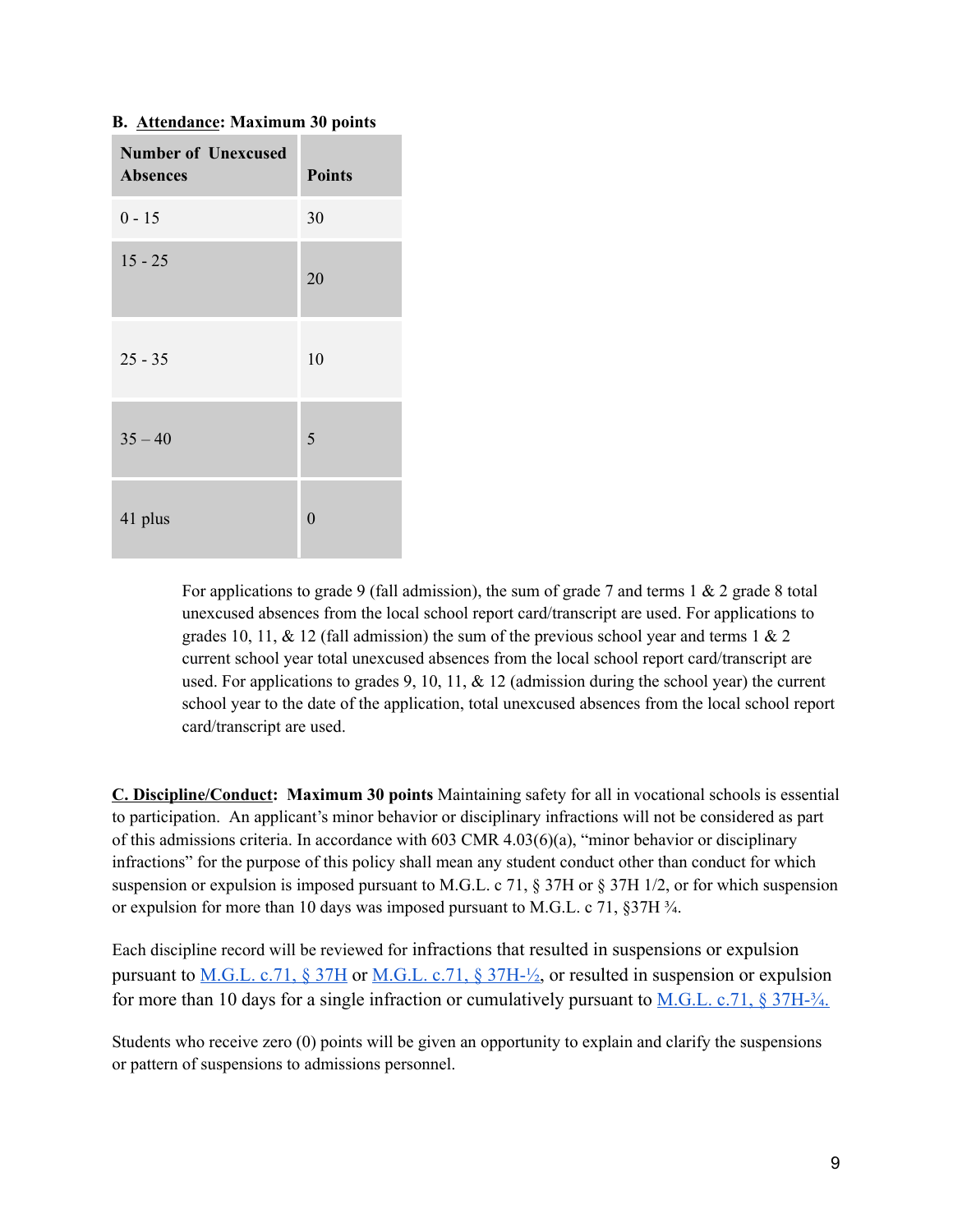| Discipline/Conduct<br>Rating                                                                                                                                  | <b>Points</b>          |
|---------------------------------------------------------------------------------------------------------------------------------------------------------------|------------------------|
| No Suspensions                                                                                                                                                | 30                     |
| 1 or more suspensions<br>greater than ten days under<br>37H, 37H1/2, or 37H3/4                                                                                | $\Omega$               |
| Pattern of school<br>suspensions less than 10<br>days in length that<br>demonstrate safety risk in<br>vocational school setting<br>essential to participation | Review by<br>committee |

## **D. Local Guidance Counselor's or School Personnel Recommendation: Maximum 10 points**

| <b>Rating</b>        | <b>Points</b>               |
|----------------------|-----------------------------|
| Excellent            | 10                          |
| Above Average        | 8                           |
| Average              | 6                           |
| <b>Below Average</b> | 4                           |
| Poor                 | $\mathcal{D}_{\mathcal{L}}$ |

## **VIII. SELECTION PROCESS**

The Admission Committee at Northeast Metro Tech will examine, discuss, and make recommendations for action on all completed applications. The Committee takes into consideration each applicant's scholastic achievement, attendance, discipline record, sending and school recommendation, and any extenuating circumstance reported. Applications are reviewed, processed and assigned points, as noted in Section VII.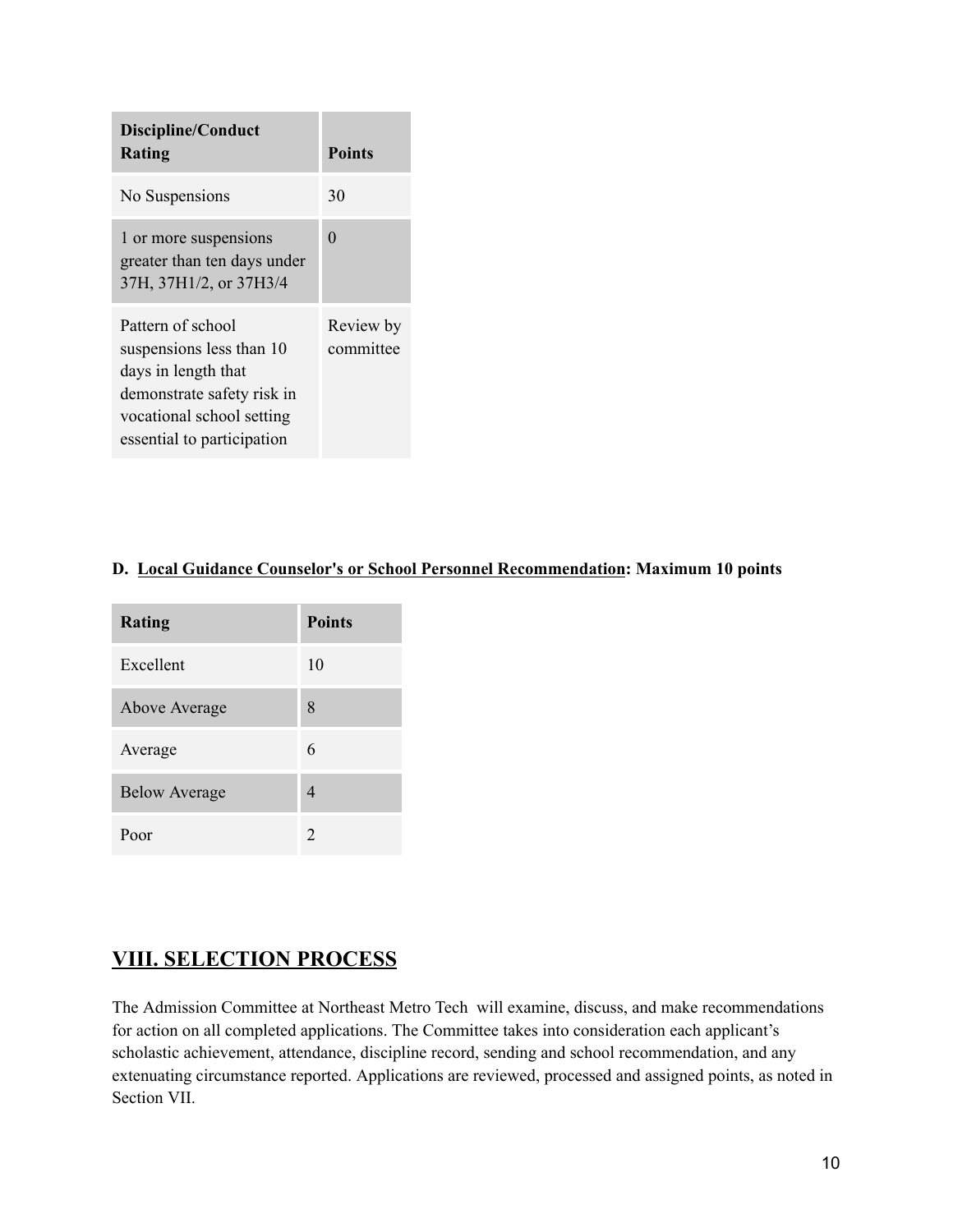After a point total for each applicant has been determined, all applicants are placed in order of their "point total" and town of residence. Applicants are then accepted in order of the point total they have achieved until seat apportionment by city/town is met. The applicant with the highest point total is accepted first, the applicant with the second highest point total is accepted second, and so on until all seats are filled. If openings occur to place a town below their quota**,** the seats are filled by accepting applicants from the waiting list from that town.

The distribution of surplus enrollment seats will be determined by utilizing the same enrollment ratios that determine the initial apportionment. Applicants**,** like those accepted earlier, are accepted in order of their place on the waiting list determined by the total points given according to the selection criteria. Late applicant scores will be integrated in rank order and accepted in order of their place on the waiting list.

All applicants for Grade 9 whose applications are received by Northeast Metro Tech by March 1 are notified of their status by a letter to their parents/guardians and their local school Guidance Counselor April 30th. Applicants whose applications are not received by Northeast by March 1st will receive a letter informing them of their status within one month of receipt of their completed application.

Upper class applications received by March 1<sup>st</sup> will be reviewed after June 1st after vocational openings for the next school year have been identified. Students will be considered for their first three vocational choices as indicated on their applications. Space availability in vocational areas will be a determining factor in selection. Letters regarding admission status will be sent to students and parents by August 1st of each year. In the event that there are more students than spaces available, a waiting list will be maintained. The waiting list will be listed by career technical area and students will be listed according to point totals.

#### **Enrollment**

**All letters of acceptance will be conditional pending promotion status.** In order to enroll at Northeast Metro Tech, applicants must be promoted by their local school district to the grade they seek to enter. Students must register as students with Northeast Metropolitan Regional School District and their official school records must be sent to Northeast Metro Tech upon transfer of school districts.

Acceptance and enrollment at Northeast Metro Tech is conditional upon the accuracy and completeness of a student's application. Northeast Metro Tech reserves the right to revoke its conditional acceptance of any student, at any time, if it determines that the student, the student's parent(s)/guardian(s), or the student's sending school district provided inaccurate, incomplete, or misleading information during the application process. Additionally, Northeast Metro Tech, reserves the right to further review applications in situations when the applicant's final report card reflects a significant difference in attendance and discipline, and academic performance in terms three and four (or trimester 3 if applicable) and records of discipline and attendance from terms three and four, greatly differ from the initial information received in the application for terms one and two. This review may lead to the re-calculation of the application and possible revocation of student's acceptance to Northeast Metro Tech.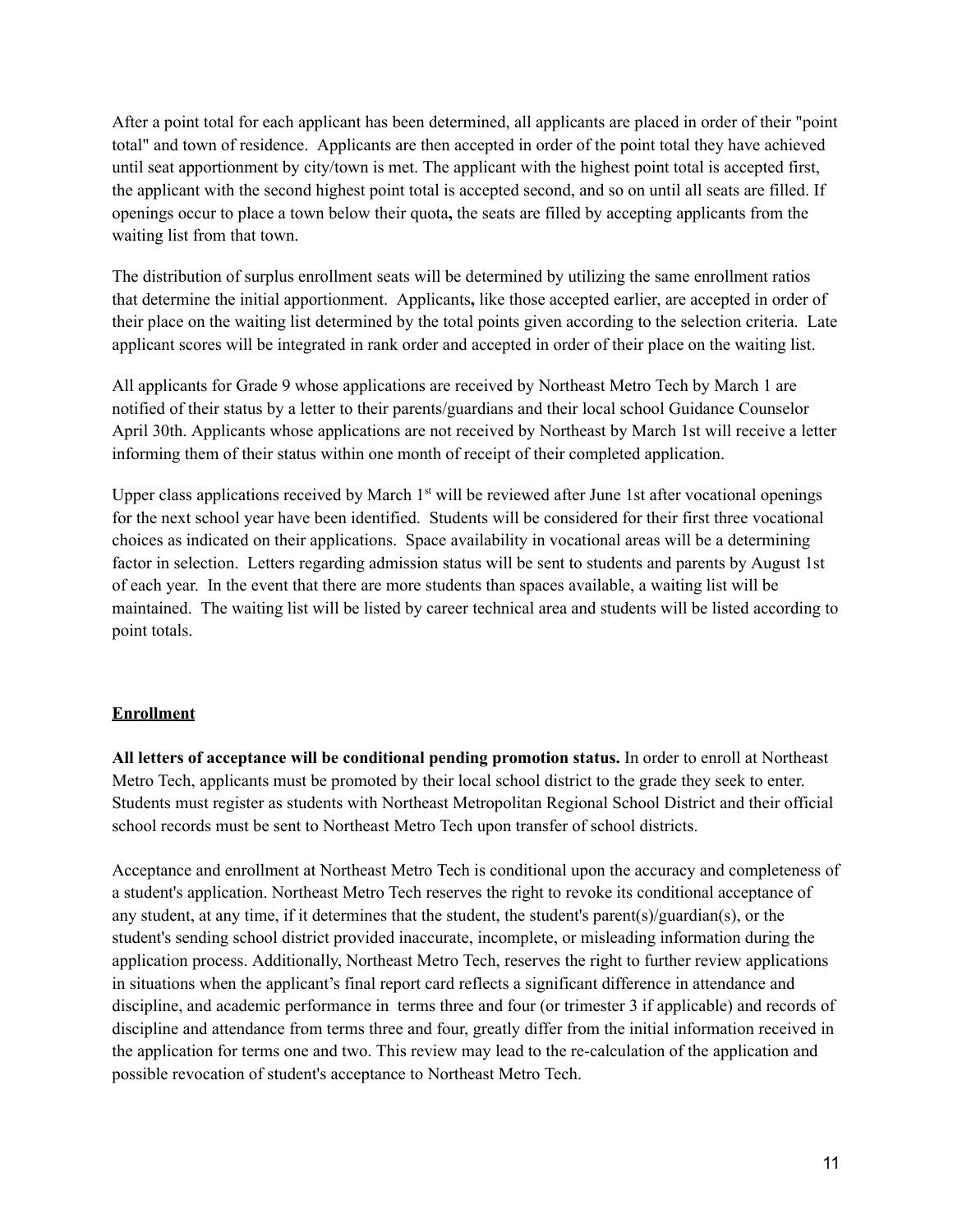The waiting list will be maintained and students will be contacted through January of the new school year. The waitlist is discontinued as of February 1st of that school year and students must reapply and begin the process anew with current information. (Please note: Prior to the first day of school, in accordance with Massachusetts State Law, updated Immunization records of incoming students should be forwarded to Northeast Metro Tech )

# **IX. EXPLORATORY PROGRAM AND VOCATIONAL PROGRAM PLACEMENT**

### **VOCATIONAL TECHNICAL PROGRAM PLACEMENT**

All ninth graders who enroll in Northeast Metro Tech participate in a vocational technical exploratory program designed to help them learn about their talents and interests relative to a variety of different vocational-technical programs. On their applications, students list their top 8 exploratory choices. They are scheduled to explore each of those eight choices and seven additional vocational areas for one week through the first three terms of the school year, a total of 15 weeks of an Exploratory Program.

An evaluative rubric is used by each exploratory teacher to fairly assess all students as they rotate through the exploratory program. Students are evaluated and scored on a 100 point scale by vocational teachers during each week in each shop placement. The scoring scale used assigns points as follows: 10-12 Poor, 13-15 Fair, 16-18 Good, 19-20 Excellent.

The students are evaluated for performance in the Related Theory and Shop areas in the following categories: Related Theory  $- (1)$  completion and performance on class assignments, tests, and/or homework; and (2) class behavior; Shop – (3) performance on shop assignments; (4) shop behavior; and (5) shop safety (demonstration of proper use of tools, instruments, materials or supplies). Five points are deducted from the total score for each day absent. A make-up process for the exploratory program will be available to students.

The maximum point total for each exploratory week is 100 points. The maximum possible point total for the exploratory program is  $(15 \times 100) = 1500$  points. The passing grade for each exploratory week is a 65.

At the end of the fifteen-week exploratory period, each student selects his/her program of choice by rank ordering (from high interest to low interest) all of the shops they have explored where passing grades (65 or above) have been received.

The computer then sorts all student choices attempting to give each student their first choice. The rank order of students entering each shop is based on the numerical grade earned from the exploratory week. If a shop enrollment reaches capacity and is closed to a student, the computer attempts to assign the student to his/her second choice, third choice, etc. until placed. If students are tied in points to enter a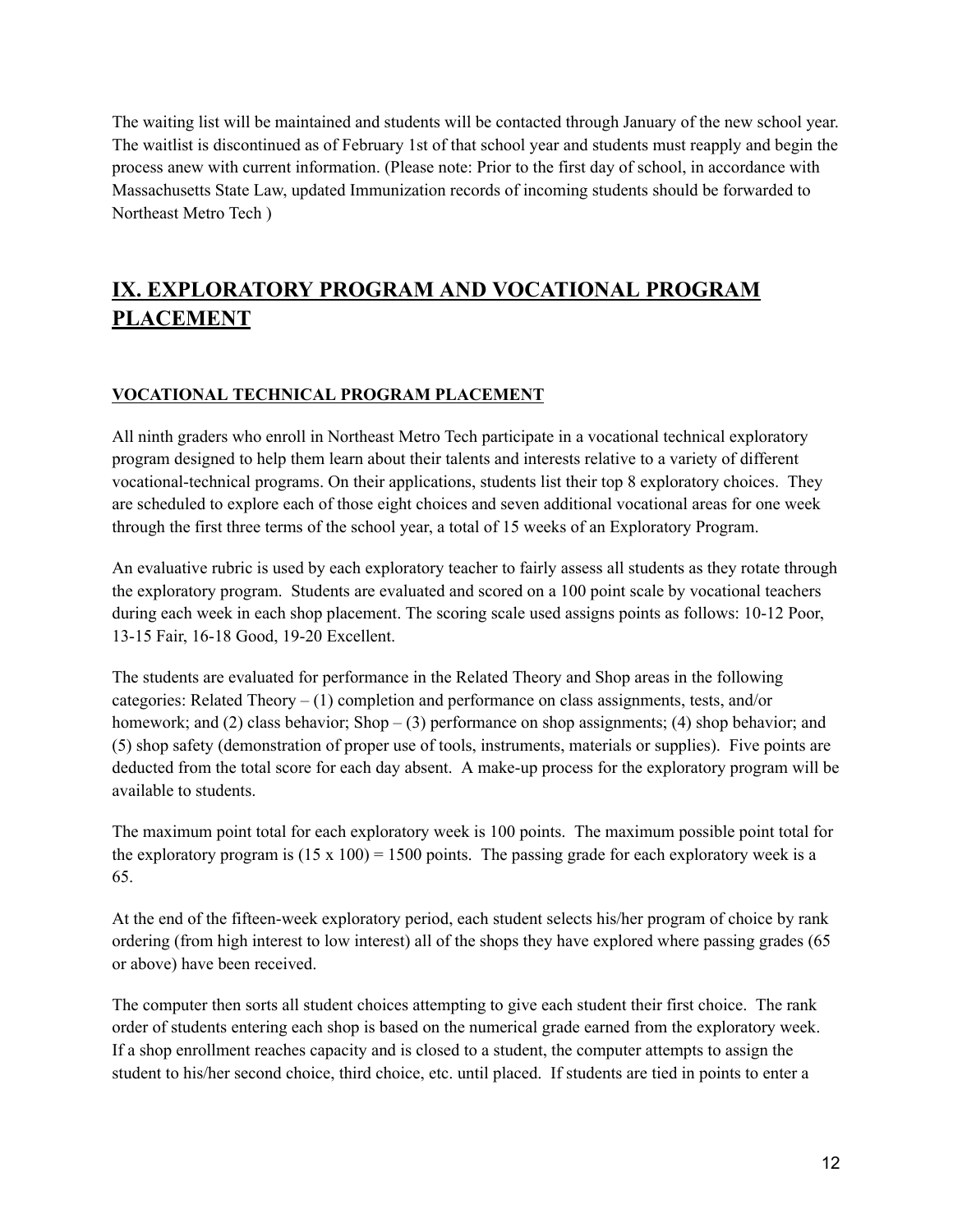shop, the tie is broken by the total number of exploratory points earned throughout their entire exploratory program. If a tie remains, the academic grade point average will be used to break the tie.

### **Student Not Accepted into Selected Vocational Shop Area/Placed on Shop Waiting List**

The applicant's parent/guardian, upon receipt of written notification from Northeast Metro Tech indicating that the applicant was not accepted or placed on a waiting list for a particular program (shop)(major), may request a review of the decision by sending a letter requesting a review to the Principal within thirty days of the receipt of the letter. The Principal will respond in writing to the letter with the findings of the review within thirty days.

Students who wish to transfer from one shop to another during the school year may apply for transfer. Transfer requests will be considered subject to the availability of openings in the requested shops. Each transfer applicant will be interviewed individually to determine the appropriateness of the transfer for the particular student. Shop transfer requests after the first trimester of the sophomore year are only granted in extenuating circumstances.

| By email                            | By hard copy mail or hand delivery                                |
|-------------------------------------|-------------------------------------------------------------------|
| cscuzzarella@northeastmetrotech.com | l Northeast Metro Tech<br>100 Hemlock Road<br>Wakefield, MA 01880 |

# **X. REVIEW AND APPEALS PROCESS**

## **Student Not Accepted into School/Placed on Waiting List**

The applicant's parent(s)/guardian(s), upon receipt of a letter from Northeast Metro Tech indicating that the applicant was not accepted or placed on a waiting list, may request a review of the decision by sending a letter requesting a review to the Administrator of Student Services within thirty days of the receipt of the letter. The Administrator of Student Services will respond in writing to the letter with the findings of the review within thirty days.

These requests can be made in the following ways

| By email                       | By hard copy mail or hand delivery                              |
|--------------------------------|-----------------------------------------------------------------|
| tobrien@northeastmetrotech.com | Northeast Metro Tech<br>100 Hemlock Road<br>Wakefield, MA 01880 |